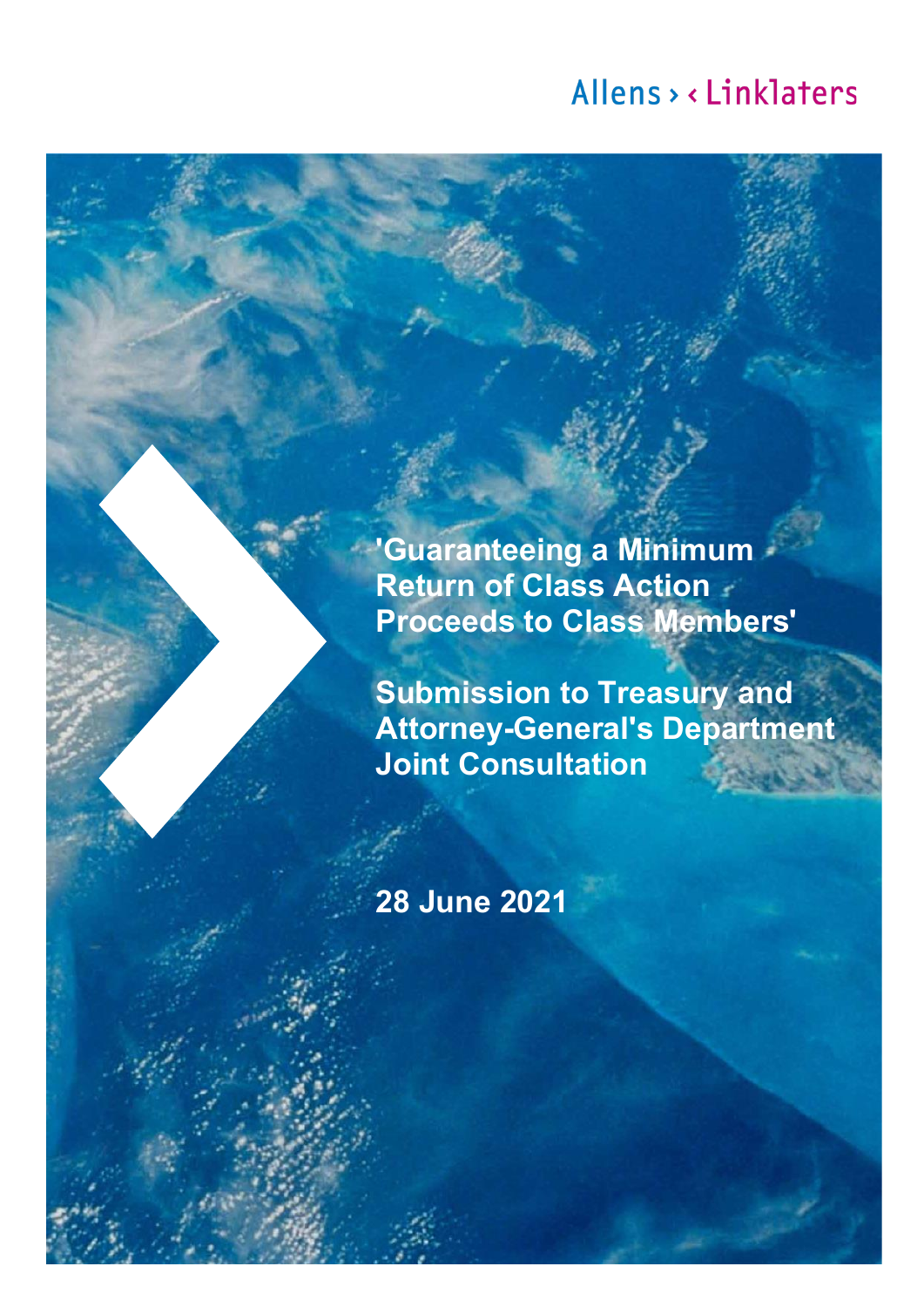## **Contents**

| <b>Introduction</b>                                                           | 3 |
|-------------------------------------------------------------------------------|---|
| <b>Background</b>                                                             | 3 |
| 'Gross proceeds'                                                              | 4 |
| A guaranteed floor for returns to class members                               | 4 |
| A graduated approach                                                          | 5 |
| Additional issues: statutory power to review and vary funding commission rate | 6 |
|                                                                               |   |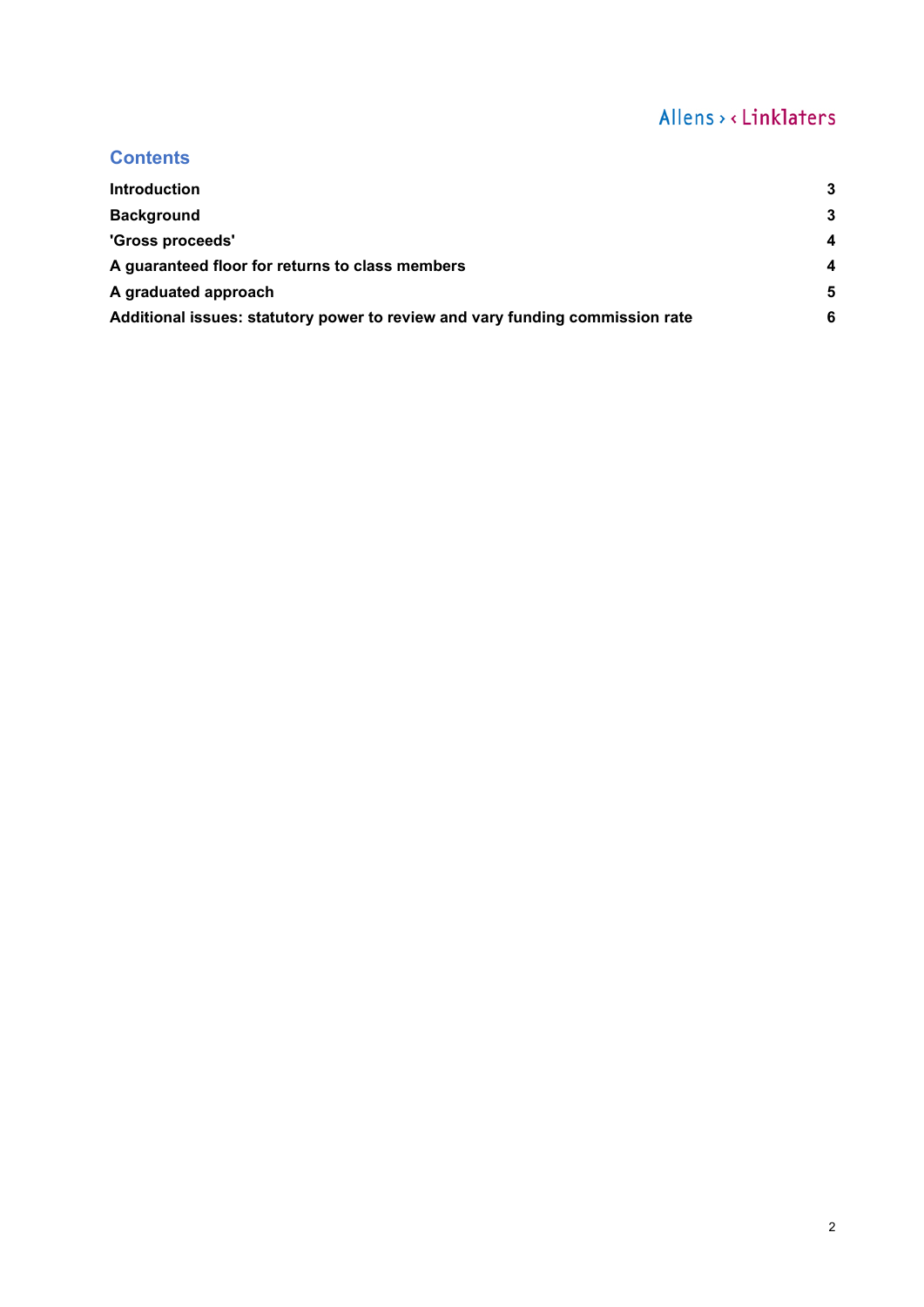## <span id="page-2-0"></span>**Introduction**

- 1 We welcome this opportunity to make a submission to the Treasury and Attorney-General's Department consultation on guaranteeing a minimum return of class action proceeds to class members.
- 2 The Allens disputes team has a long history of acting for respondents in class actions. We have been involved in class actions in the federal and state courts across a broad range of contexts including shareholder, product liability, consumer protection, financial products, cartel, environmental damage, natural disaster, human health and employee rights. We have also been involved in the ground-breaking claims that have shaped modern class action practice – including the first major funded class action, the first 'closed class' class action, the first shareholder class action to go to trial, the first cartel class action, the first class action in which 'funding equalisation' was ordered, the first case in which a common fund order was made, and the more recent cases in which common fund orders and class closure orders were disallowed. This experience gives us a unique perspective from which to comment on the issues raised by this consultation.
- 3 Allens has advocated reform to the class action regime for many years. We have made detailed submissions to the class action inquiries conducted by the Parliamentary Joint Committee on Corporations and Financial Services (*Parliamentary Inquiry*),[1](#page-2-2) the Australian Law Reform Commission (*ALRC Inquiry*),[2](#page-2-3) and the Victorian Law Reform Commission (*VLRC Inquiry*).[3](#page-2-4) For a number of years we have also conducted detailed analyses of class action filings to paint a picture of the changing class action landscape, and have released an annual Class Action Risk report setting out key observations and trends.[4](#page-2-5)
- 4 We consider that the objectives of the class action regime require the interests of both applicants and respondents to be given fair and balanced consideration. Of particular concern to us is the increasing entrepreneurialism of plaintiff lawyers and litigation funders, which has resulted in conduct that appears to prioritise the interests of lawyers or litigation funders over the interests of class members and has become the defining feature of Australia's class action environment.[5](#page-2-6)
- 5 Below, we respond to the issues raised by the Consultation Paper. While our submission addresses reform to the federal regime, we consider that ideally any reform would be enacted consistently across the federal and state regimes.

## <span id="page-2-1"></span>**Background**

6 The lack of oversight of the litigation funding industry has in some cases exposed litigants to disproportionate costs, with a significant proportion of class action settlements going to lawyers and funders. This has not been fully addressed by the recent regulatory changes<sup>[6](#page-2-7)</sup> to bring funders within the financial services licensing regime, and we welcome the opportunity for further consultation in this regard.

<span id="page-2-4"></span><sup>3</sup> Allens Submission to the VLRC, Litigation Funding and Group Proceedings (September 2017):<br>https://www.lawreform.vic.gov.au/sites/default/files/Submission%2012 Allens 22-09-17.pdf.

<span id="page-2-2"></span><sup>1</sup> Allens submission to the Parliamentary Joint Committee on Corporations and Financial Services Inquiry into litigation funding and the regulation of the class action industry (June 2020) (*Allens Parliamentary Inquiry Submission*): <https://www.aph.gov.au/DocumentStore.ashx?id=dabb7ffc-d440-478b-aaf9-f37b72c5df99&subId=684848>

<span id="page-2-3"></span> $2$  Allens submission to the ALRC, Inquiry into Class Action Proceedings and Third Party Litigation Funders (August 2018): [https://www.alrc.gov.au/wp-content/uploads/2019/08/52\\_allens.pdf](https://www.alrc.gov.au/wp-content/uploads/2019/08/52_allens.pdf).

<span id="page-2-5"></span> $4$  Our most recent report, Class Action Risk 2021, was released in March 2021 and is available here: https://www.allens.com.au/insights-news/insights/2021/03/class-action-risk-20

<span id="page-2-6"></span><sup>5</sup> These issues are addressed in the Allens Parliamentary Inquiry, Allens ALRC and VLRC Submissions, as well as our Class Action Risk 2021 report: [https://www.allens.com.au/insights-news/insights/2021/03/class-action-risk-2021/.](https://www.allens.com.au/insights-news/insights/2021/03/class-action-risk-2021/)

<span id="page-2-7"></span><sup>6</sup> *Corporations Amendment (Litigation Funding) Regulations 2020* (Cth).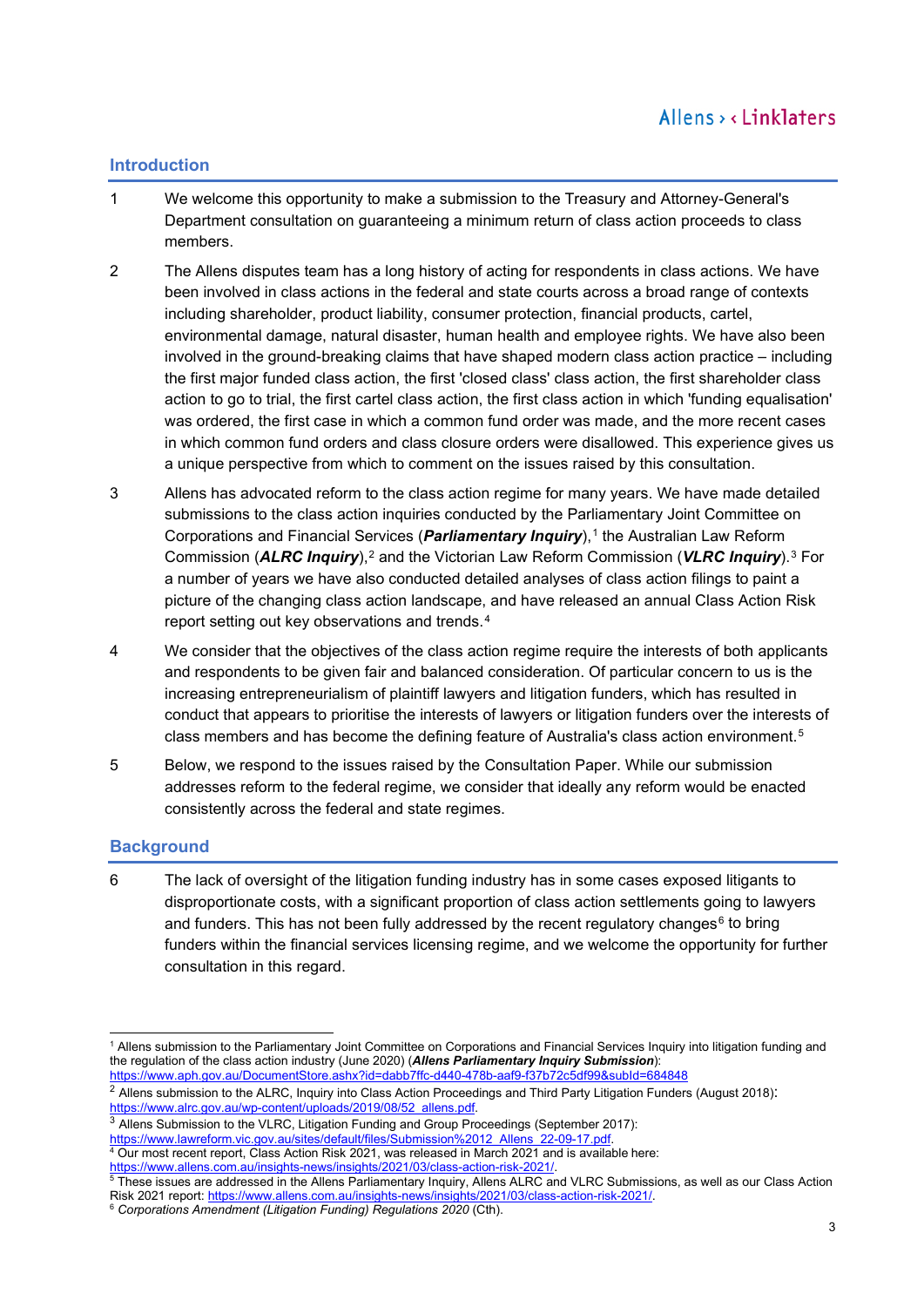- 7 Courts have a crucial role to play in the oversight of funded class actions. This includes through the exercise of judicial discretion in considering whether a proposed class action settlement is a fair and reasonable compromise of the claims made on behalf of class members.<sup>[7](#page-3-2)</sup> In discharging this duty, the Court is required to have regard to the particular circumstances of each case in approving any settlement of a class action pursuant to s 33V of the *Federal Court of Australia Act 1976* (Cth) (*Federal Court Act*).
- 8 The significance of the Court's supervisory role in class actions is sharpened when regard is had to the fact that:
	- (a) the majority of persons affected by a class action are not parties to the proceeding; and
	- (b) respondents to class actions do not ordinarily play an active role in the settlement approval stage (having settled their interest in the proceeding and having no likelihood of recovering any further legal costs incurred).
- 9 In the absence of any statutory requirement for a contradictor to appear in relation to the funding commission, legal fees and other costs commonly incurred in class actions, settlement hearings have proceeded as de facto ex parte applications, where there has been little, if any, impetus on the part of funders or plaintiff lawyers to challenge funding commissions or lawyers' fees, often to the detriment of class members' interests.

## <span id="page-3-0"></span>**'Gross proceeds'**

- 10 The Parliamentary Inquiry report and the Consultation Paper refer to the concept of 'gross proceeds' accruing to class members. We have assumed this to mean the total amount paid by a class action respondent pursuant to a settlement or final judgment, including any amounts that are deducted to pay either a funding commission or legal costs.
- 11 The Consultation Paper focuses primarily on mechanisms for limiting the payment of funding commissions, rather than fees charged by plaintiff lawyers for their legal services. These two types of costs are different in nature. Amounts deducted for legal costs are to reimburse costs actually incurred in running the case, through work performed by lawyers (whether at standard hourly rates or pursuant to other forms of fee arrangements). Funding commissions compensate the funder for the risk it has borne in funding the case, and are in essence a form of investment return.
- 12 Some of the concerns outlined in this submission could be addressed if legal fees were removed from the scope of the statutory minimum return. However, the minimum return would then simply become a cap on funding commissions which, as outlined below, we also have concerns with.

## <span id="page-3-1"></span>**A guaranteed floor for returns to class members**

#### **Statutory minimum return to class members**

- 13 We understand from the Consultation Paper that the introduction of a statutory guaranteed minimum return to class members is intended *in effect* to operate as a pricing control on litigation funders and plaintiff lawyers.
- 14 As indicated in our submission to the Parliamentary Inquiry, we do not support the introduction of a statutory cap on funding commissions. $8$  For the same reasons, we do not support the introduction of a statutory guaranteed minimum return to class members, which is essentially the other side of the same coin.

<span id="page-3-2"></span><sup>7</sup> See e.g. *Lopez v Star World Enterprises Pty Ltd* [1999] FCA 104, [15] and *Jarra Creek Central Packing Shed Pty Ltd v Amcor* 

*Limited* [2011] FCA 671, [70].

<span id="page-3-3"></span><sup>&</sup>lt;sup>8</sup> See Allens Parliamentary Inquiry Submission, page 12 at [18].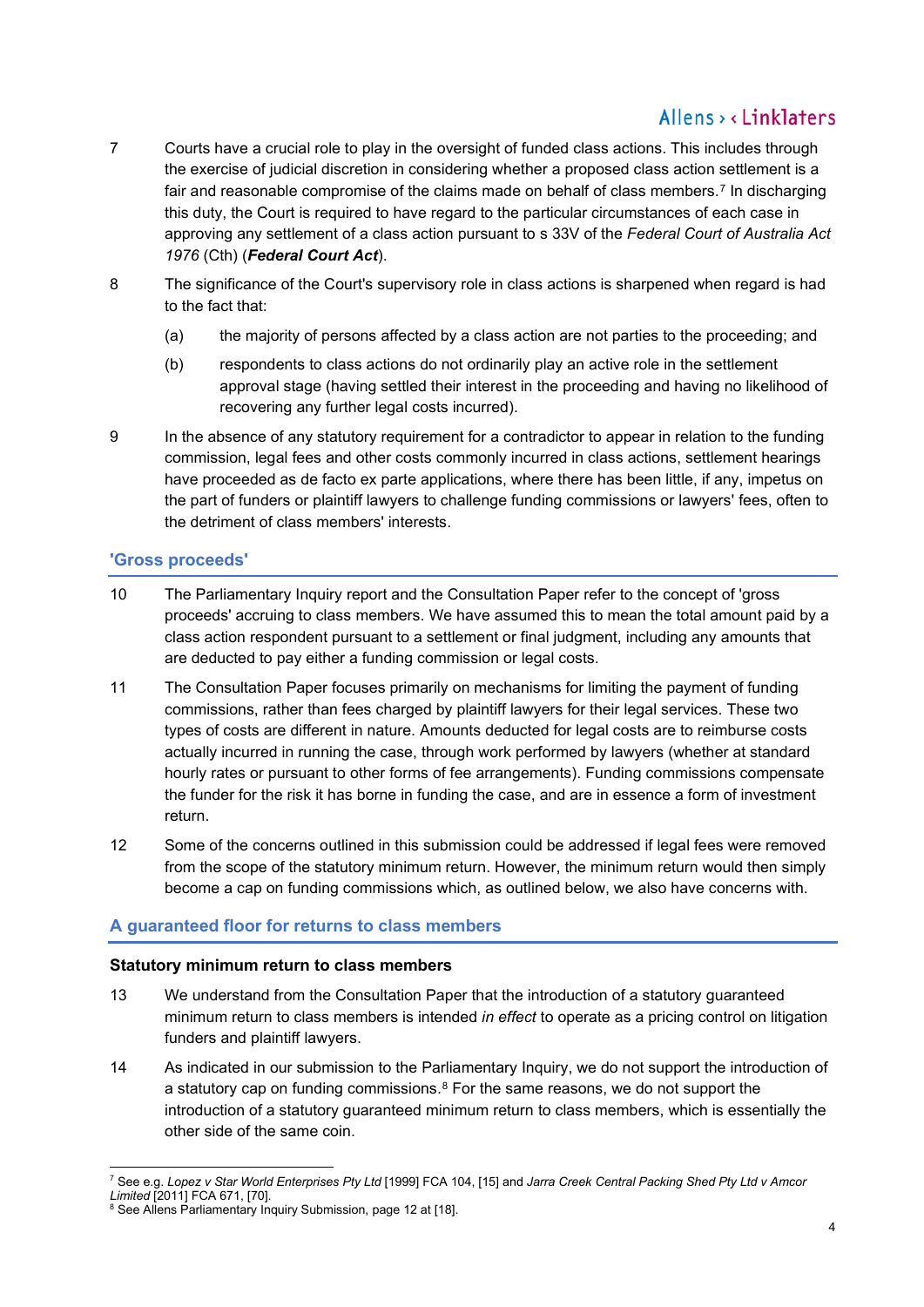- <span id="page-4-2"></span>15 Our concerns with a minimum guaranteed return to class members are that:
	- (a) There is a risk that the introduction of a minimum guaranteed rate of return will actually increase fees and commissions paid by class members. Rather than serving as a maximum, the statutory cap may come to be seen as a default rate, with plaintiff lawyers and funders only decreasing their rates below the capped amount in cases where there is a risk they will be undercut (for example, where there is a competing class action).
	- (b) A minimum guaranteed rate of return will not have the desired effect of decreasing the dollar amount that plaintiff law firms and funders seek to recover in more marginal cases. Rather, there is the potential for rational settlement discussions to be distorted by plaintiff law firms and funders unwilling to resolve matters for an amount that would see them receive less than their full expectation. In many situations the full complexities and challenges of a claim are not apparent until a late stage of the proceeding. It would not be in the interests of class members to lose the ability to receive some compensation in those situations, even if the proportionate share of litigation funders and lawyers is higher than would otherwise be desirable.
- <span id="page-4-3"></span>16 A statutory minimum guaranteed return to class members is also a blunt instrument. It would not provide the flexibility required by the variety of cases that come before the courts. For example:
	- (a) in *Evans v Davantage Group Pty Ltd (No 3)* [2021] FCA 70, the Federal Court approved a class action settlement in which registered class members received 37.4% of the settlement sum. However, because the number of class members who registered to participate in the settlement was small compared with the total number of class members, the registered class members were 'likely to receive close to 100% of their claims plus interest'.[9](#page-4-1) Had a statutory minimum return of 70% or even 50% been in force, then the settlement in that proceeding could not have been approved. Instead, the risk is that the respondent may have been put in a position of having to choose between proceeding with the matter (ie not reaching a settlement) or 'grossing up' the sum offered to ensure that the litigation funder received a return that was acceptable to it and also that class members received 70% of that sum. This would have meant registered class members received a windfall gain that was significantly more than the amount they had each claimed.
	- (b) A statutory minimum guaranteed return would not be feasible in a situation in which a representative applicant and a respondent agree that the applicant will withdraw its claim and the respondent will pay the legal costs incurred to date. In circumstances where other class members are free to bring their own claims if they wish (ie their claims are not extinguished), there is no basis for requiring a respondent to pay many times the amount of those legal costs to achieve a 'walk away' outcome from unmeritorious claims.
- 17 A statutory minimum guaranteed return also examines the benefits of class actions through a purely financial lens, and could not accommodate a situation where declaratory or injunctive relief is a significant part of the claim. For example, it would not provide a basis for measuring the proportionality of the legal costs and commissions where the applicants sought declarations that they are not bound by some onerous agreement, or that a respondent be ordered to cease engaging in some form of conduct.

## <span id="page-4-0"></span>**A graduated approach**

18 Consultation Paper question 4 envisages a graduated approach under which 'even higher returns are guaranteed for class members in more straightforward cases'.

<span id="page-4-1"></span><sup>9</sup> *Evans v Davantage Group Pty Ltd (No 3)* [2021] FCA 70, [65].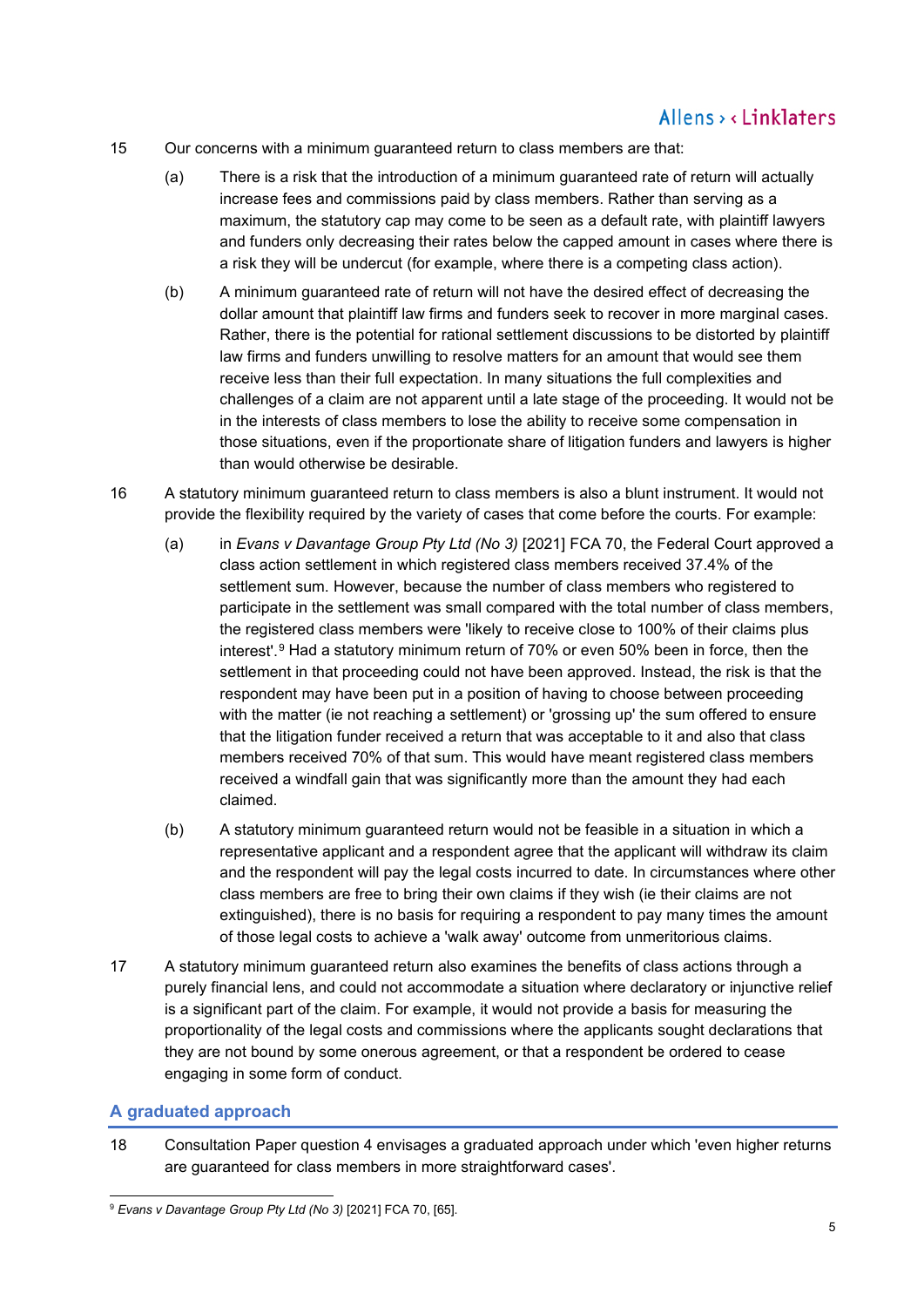- 19 In our experience, class actions are rarely 'straightforward' and involve significant costs in both their prosecution and defence. Class actions typically deal with complex questions of liability or loss, and involve debates about detailed and diametrically opposed expert reports. It is difficult to see how a line could be drawn between those cases that are 'straightforward' and those that are not.
- 20 In any event, it is unclear how a graduated model would involve an assessment different from the one that is conducted by the Courts in approving settlements, for example under section 33V of the *Federal Court Act*, pursuant to which a settlement will only be approved where the settlement is a fair and reasonable compromise of the claims made on behalf of class members.
- 21 An alternative approach to those proposed by the Consultation Paper, which would not fully alleviate the concerns expressed in paragraphs [15](#page-4-2) to [16 above](#page-4-3) (but which would ameliorate them to an extent) would be to introduce a presumption that a compromise is not fair and reasonable unless the return to class members exceeds a certain proportion of the gross proceeds (or, put another way, the legal costs and funding commission do not exceed a specified proportion of the overall settlement amount).
- 22 That presumption could be applied unless the Court determined that a particular threshold was met. One of a number of possible thresholds could be adopted, for example a presumption that applies unless the Court finds that:
	- (a) it is in the interests of justice for a lower class member return to be allowed this is our preferred formulation because it encompasses the interests of class members, respondents and also the wider public (for example through the use of Court resources);
	- (b) it is in the interests of class members for a lower class member return to be allowed;
	- (c) it is appropriate in all the circumstances for a lower class member return to be allowed; or
	- (d) having regard to the risk, complexity, length and likely proceeds of a case, it is appropriate for a lower class member return to be allowed.
- 23 Adopting this approach would allow the Court flexibility to approve bespoke settlement and funding arrangements in the cases that most require them, but would still imprint on the legislation the expectation that class actions be run predominantly in the interests of class members rather than the financial interests of lawyers and funders.

## <span id="page-5-0"></span>**Additional issues: statutory power to review and vary funding commission rate**

- 24 We consider that an appropriate way to address the concerns expressed in the Parliamentary Inquiry report would be for the Court to have an express statutory power to review and vary the funding commission rate and the amount of legal costs as part of any settlement approval or final judgment, if the Court considers that rate to be disproportionate or excessive in all the circumstances of the case. The Parliamentary Inquiry, ALRC Inquiry and VLRC Inquiry all recommended the introduction of a statutory power to that effect.<sup>[10](#page-5-1)</sup>
- 25 Such an approach could be achieved through amendments to Part IVA of the *Federal Court Act*, with any new statutory power including a provision prescribing relevant matters that the Court may (or must) have regard to in the exercise of judicial discretion to vary a funding commission or to vary the amount of legal costs that can be recovered. An express statutory power of this kind (in a manner not dissimilar to, for example, s 22 of the *Australian Consumer Law*[11](#page-5-2) in respect of

<span id="page-5-1"></span><sup>10</sup> Parliamentary Joint Committee on Corporations and Financial Services, *Litigation funding and the regulation of the class action industry: Report* (December 2020) 158, Recommendation 11; ALRC, *Integrity, Fairness and Efficiency – An Inquiry into Class Action Proceedings and Third-Party Litigation Funders: Final Report* (December 2018), 169, Recommendation 14 (*ALRC Report*); VLRC, *Access to Justice – Litigation Funding and Group Proceedings: Report* (March 2018), 123, Recommendation 24 (*VLRC Report*).

<span id="page-5-2"></span><sup>11</sup> Schedule 2 to the *Competition and Consumer Act 2010* (Cth).